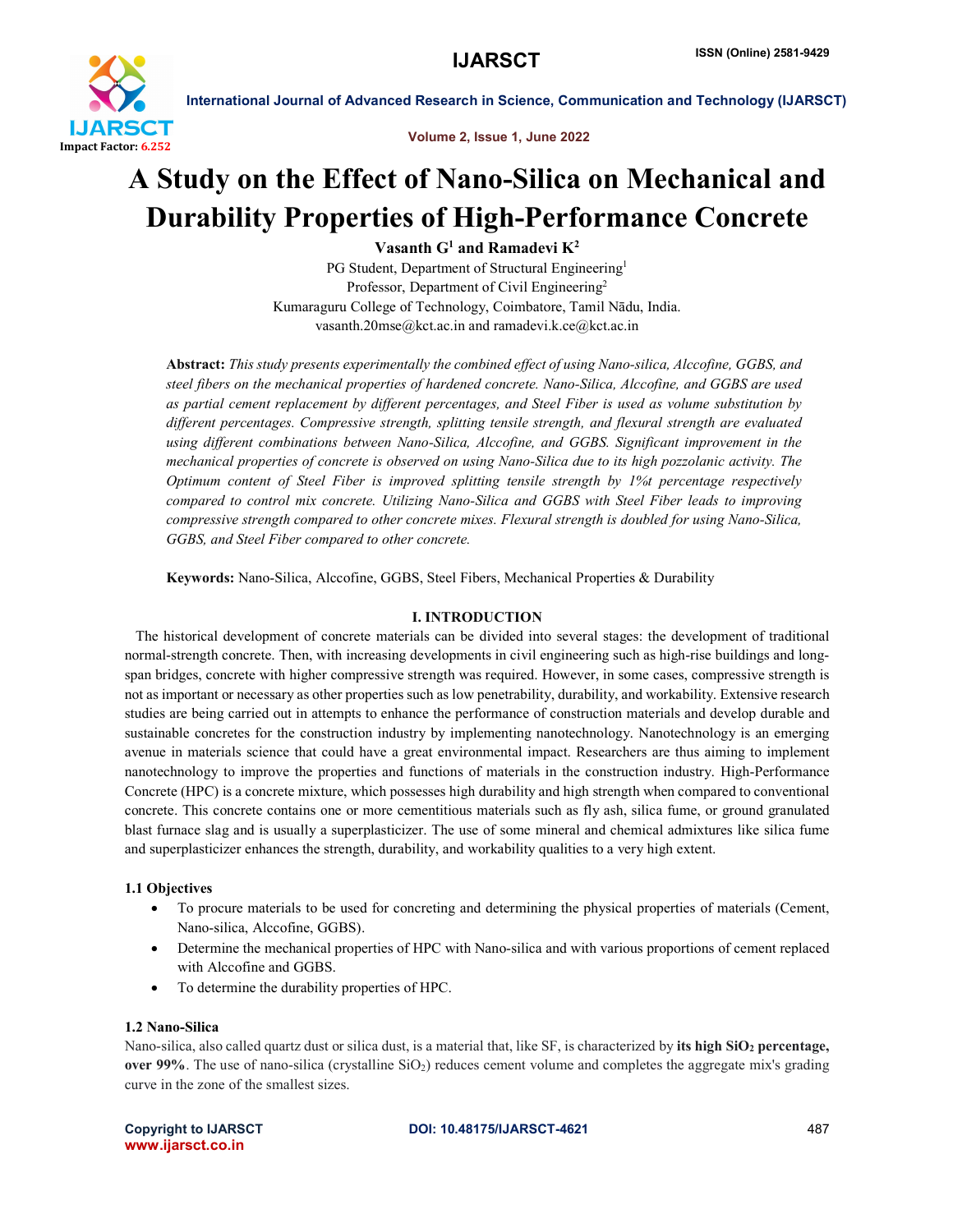# **IJARSCT**

Impact Factor: 6.252

## International Journal of Advanced Research in Science, Communication and Technology (IJARSCT)

#### Volume 2, Issue 1, June 2022



| <b>Properties</b>                                                                                         | Unit           | <b>Typical Value</b> |
|-----------------------------------------------------------------------------------------------------------|----------------|----------------------|
| Specific Surface Area (BET)                                                                               | $m^2/g$        | $200+25$             |
| Average primary particle size                                                                             | N <sub>m</sub> | 12                   |
| Tamped density* acc. to DIN EN ISO 787/11, Aug 1983                                                       | g/l            | Approx. 50           |
| Moisture* 2 hours at $105^{\circ}$ C                                                                      | $Wt. \%$       | 1.5                  |
| Ignition Loss 2 hours at $1000^{\circ}$ C, based on material Dried for 2 hours at<br>$105^\circ \text{C}$ | $Wt.\%$        | $\leq 1.0$           |
| Ph in 4 % dispersion                                                                                      |                | $3.7 - 4.7$          |
| $SiO2$ - content Based on ignited material                                                                | $Wt.\%$        | >99.8                |

## 1.3 GGBS

 Ground-granulated blast-furnace slag (GGBS or GGBFS) is obtained by ending liquid iron slag (a by-product of iron and steel-making) from a furnace in water or steam, to supply a glassy, granular product that's then dried and ground into a fine powder. Ground-granulated blast furnace slag is extremely a building material and high in CSH (calcium silicate hydrates) which will be a strength-enhancing compound that improves the strength, durability, and appearance of the concrete.



| Physical form    | Off white powder |
|------------------|------------------|
| Specific gravity | 2.9              |
| Surface area     | $400$ (m2/kg)    |
| SiO <sub>2</sub> | 32.5%            |
| CaO              | 37.05%           |
| MgO              | 7.81%            |
| SO <sub>3</sub>  | 0.54%            |
| MnO              | 0.11%            |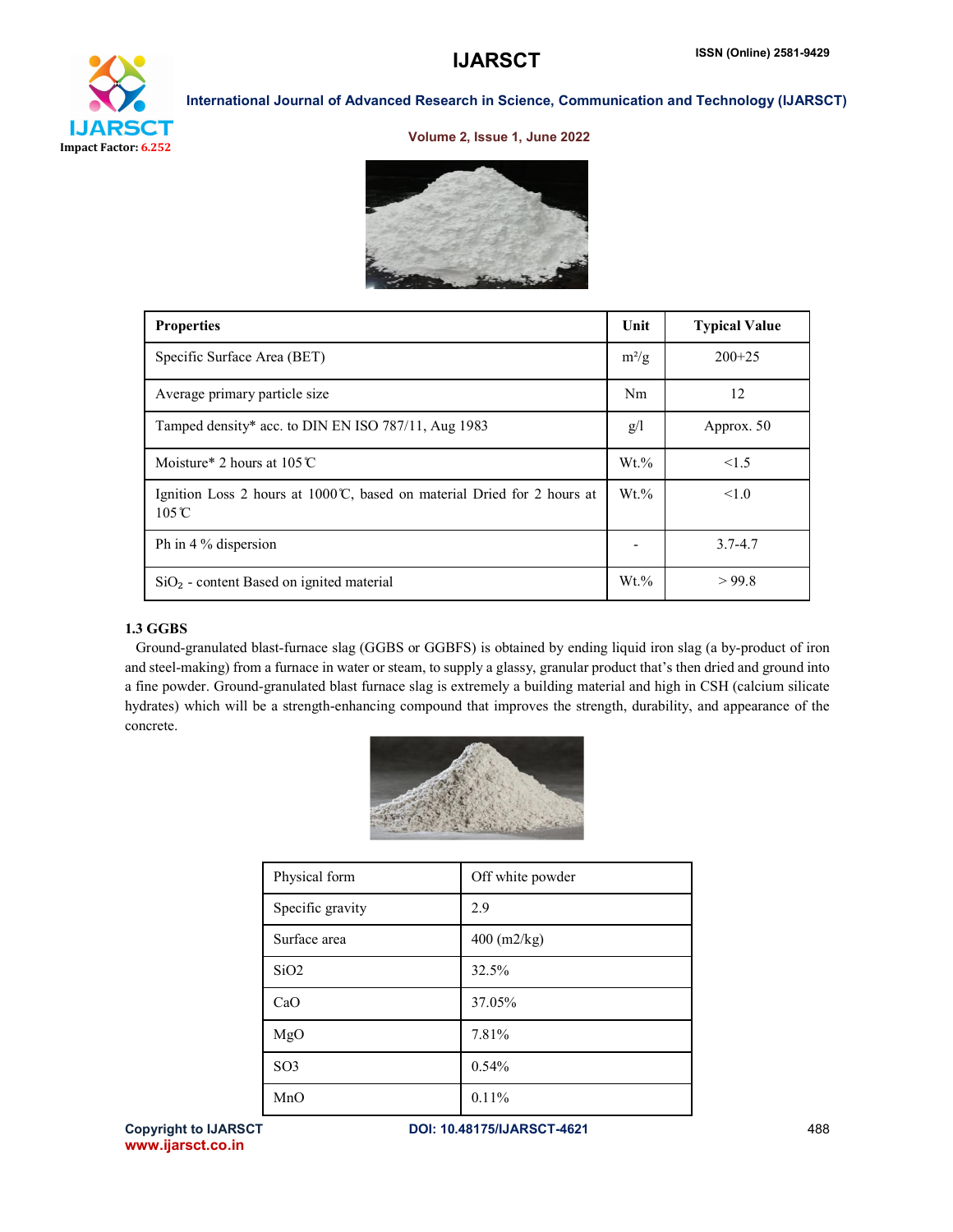

#### Volume 2, Issue 1, June 2022

## 1.4 ALCCOFINE

 Alccofine stands as new generation material which is micro-fine of particle size finer than cement, silica, etc. It is massproduced in India. The distinctive property of this material is this one has optimized particle size distribution. This one is used as cement replacing material as it increases strength, and durability and it even provides resistance against chemical attacks.



| Unit          | Value      |
|---------------|------------|
| Microns       | $4$ to $6$ |
| Cm2/gm        | 12000      |
|               | 2.7        |
| Kg/m3         | 600 to 700 |
| $\frac{0}{0}$ | $31 - 33$  |
| $\frac{0}{0}$ | $23 - 25$  |
| $\frac{0}{0}$ | $33 - 35$  |
| $\frac{0}{0}$ | >90        |
|               |            |

#### 1.5 Concrete Mix Proportion

| <b>MIX</b><br>ID | <b>Cement</b><br>$(\%)$ | Alccofine<br>$(\%)$ | Nano-<br><b>Silica</b><br>$(\%)$ | <b>GGBS</b><br>(%) | <b>Steel</b><br>fiber<br>(%) | F.A<br>(%) | C.A<br>(%) |
|------------------|-------------------------|---------------------|----------------------------------|--------------------|------------------------------|------------|------------|
| $\mathbf{M}1$    | 100                     | $\theta$            | $\theta$                         | $\theta$           | $\theta$                     | 100        | 100        |
| M <sub>2</sub>   | 100                     | $\theta$            | $\theta$                         | $\theta$           | 1                            | 100        | 100        |
| M <sub>3</sub>   | 75                      | 5                   | $\theta$                         | 20                 | 1                            | 100        | 100        |
| M <sub>4</sub>   | 75                      | $\theta$            | 5                                | 20                 | 1                            | 100        | 100        |
| M <sub>5</sub>   | 70                      | $\theta$            | $\theta$                         | 30                 | 1                            | 100        | 100        |
| M6               | 70                      | 5                   | 5                                | 20                 | 1                            | 100        | 100        |

#### 1.5 Test

Compressive Strength Test

| Mix ID |        | Compressive Strength (N/mm <sup>2</sup> ) |  |  |
|--------|--------|-------------------------------------------|--|--|
|        | 7 days | 28days                                    |  |  |
| M1     | 25.72  | 39.96                                     |  |  |
| M2     | 27.20  | 41.64                                     |  |  |

www.ijarsct.co.in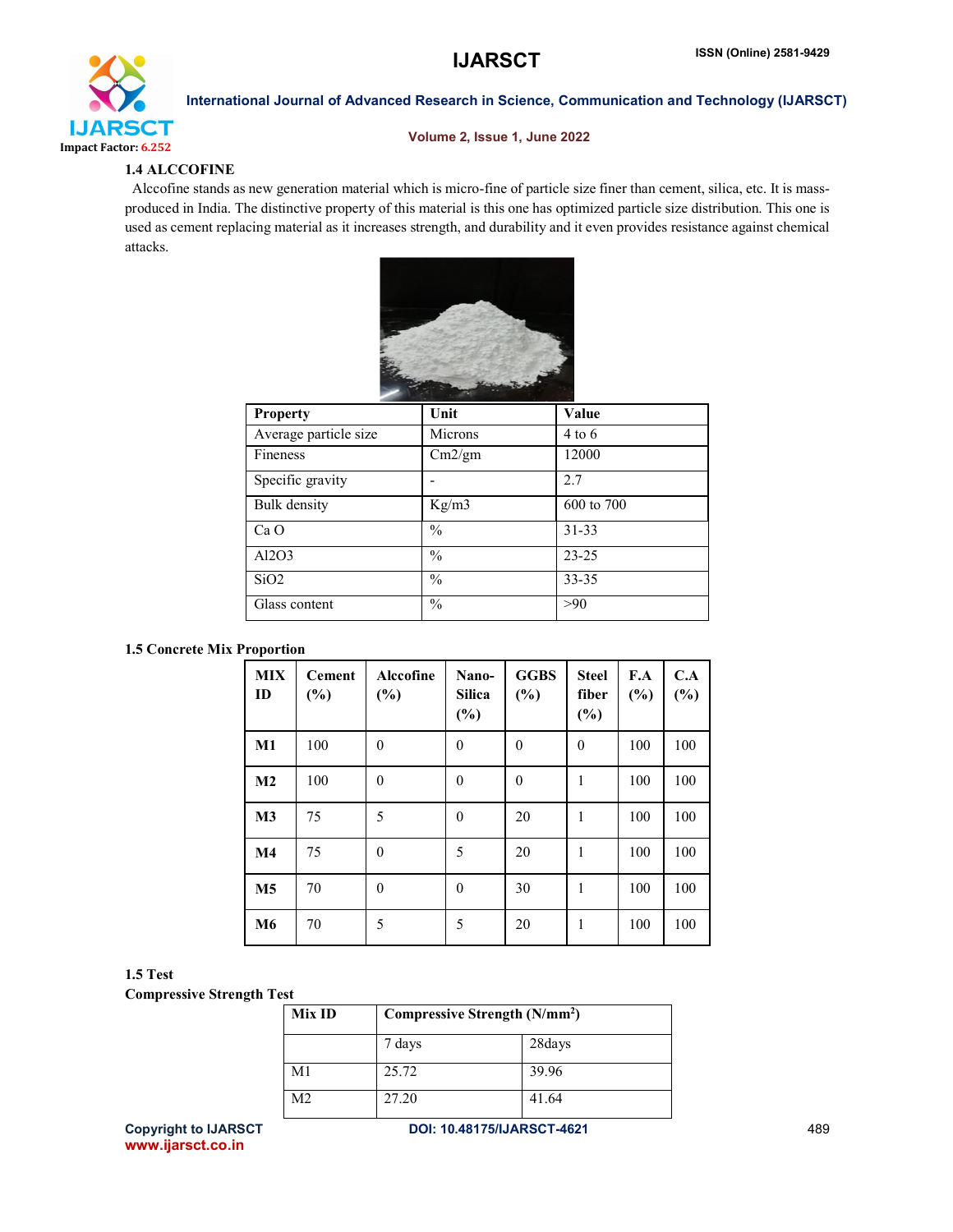

#### Volume 2, Issue 1, June 2022

| M <sub>3</sub> | 30.27 | 46.82 |
|----------------|-------|-------|
| M4             | 31.76 | 48.86 |
| M5             | 29.95 | 46.07 |
| M6             | 29.64 | 45.6  |

Graph:



#### Split Tensile Strength Test

| Mix ID         | Split Tensile Strength $(N/mm2)$ |        |
|----------------|----------------------------------|--------|
|                | 7 days                           | 28days |
| M1             | 1.64                             | 2.56   |
| M <sub>2</sub> | 1.86                             | 2.83   |
| M <sub>3</sub> | 2.29                             | 3.25   |
| M4             | 2.54                             | 3.9    |
| M <sub>5</sub> | 2.27                             | 3.49   |
| M6             | 2.04                             | 3.13   |

Graph:

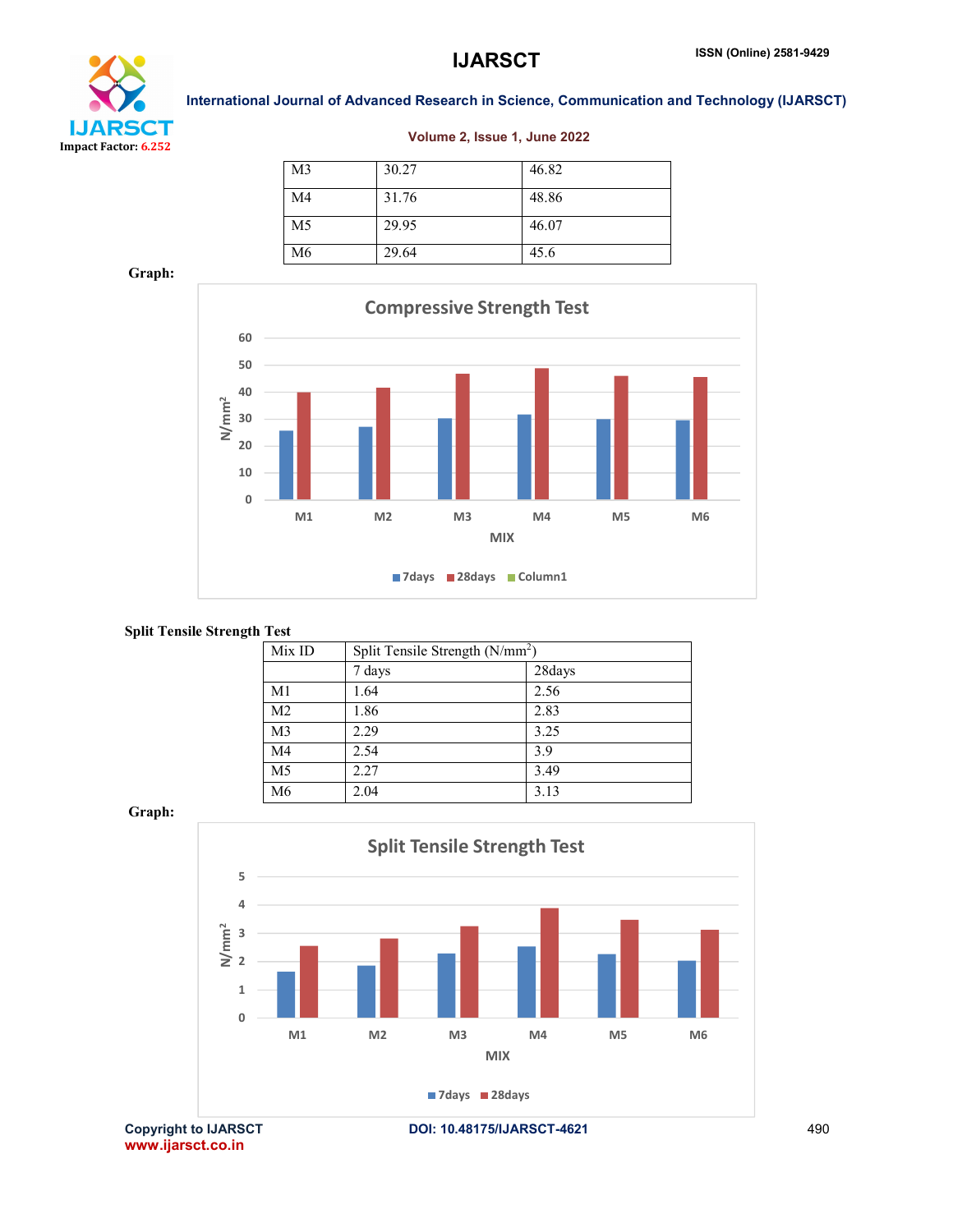

#### Volume 2, Issue 1, June 2022

Flexural Strength Test

| <b>MIX ID</b>  |        | Flexure Strength $(N/mm2)$ |  |  |
|----------------|--------|----------------------------|--|--|
|                | 7 days | 28days                     |  |  |
| M1             | 3.78   | 5.89                       |  |  |
| M <sub>2</sub> | 4.01   | 6.17                       |  |  |
| M <sub>3</sub> | 4.85   | 7.63                       |  |  |
| M <sub>4</sub> | 6.03   | 9.28                       |  |  |
| M <sub>5</sub> | 5.8    | 8.93                       |  |  |
| M6             | 5.44   | 8.37                       |  |  |

Graph:



#### II. CONCLUSION

Tests were investigated to get the optimum percentages of Nano-Silica, Alccofine, GGBS, and Steel Fiber to be added to concrete. The conclusions derived are:

- Replacement of cement with Nano-Silica 5%, Steel Fiber 1%, and GGBS 20%. the compressive was found to be 48.86 N/mm<sup>2</sup>.
- It is seen that the compressive strength increased by 26.4% more than the control mix.
- Replacement of cement with Nano-Silica 5% and GGBS 20%, the split tensile strength was found to be 3.9  $N/mm<sup>2</sup>$ .
- It is seen that the split tensile strength increased by 23.4% more than the control mix.
- Replacement of cement with Nano-Silica 5% and GGBS 20%, the flexural strength was found to be 9.28  $N/mm<sup>2</sup>$ .

It is seen that the flexural strength increased by 25.6% than the control mix

#### **REFERENCES**

- [1]. Prakasam Ganesh, Ramachandra Murthy, "Effect of nano-silica on durability and mechanical properties of high-strength concrete", Magazine of Concrete Research, Volume 68 Issue 5, March 2016, Pages 229-236.
- [2]. Dheeresh Kumar Nayak, Bhaskar Sangoju, Rajesh Kumar, Veerendra Kumar, "Effect of nano-silica in concrete", Construction and Building Materials, Volume 278, 5 April 2021.
- [3]. Hossein Eskandaria, Mohammad Vaghefib, Koorosh Kowsaric, "Investigation of Mechanical and Durability Properties of Concrete Influenced by Hybrid Nano Silica and Micro Zeolite", Procedia Materials Science, Volume104, 2015.